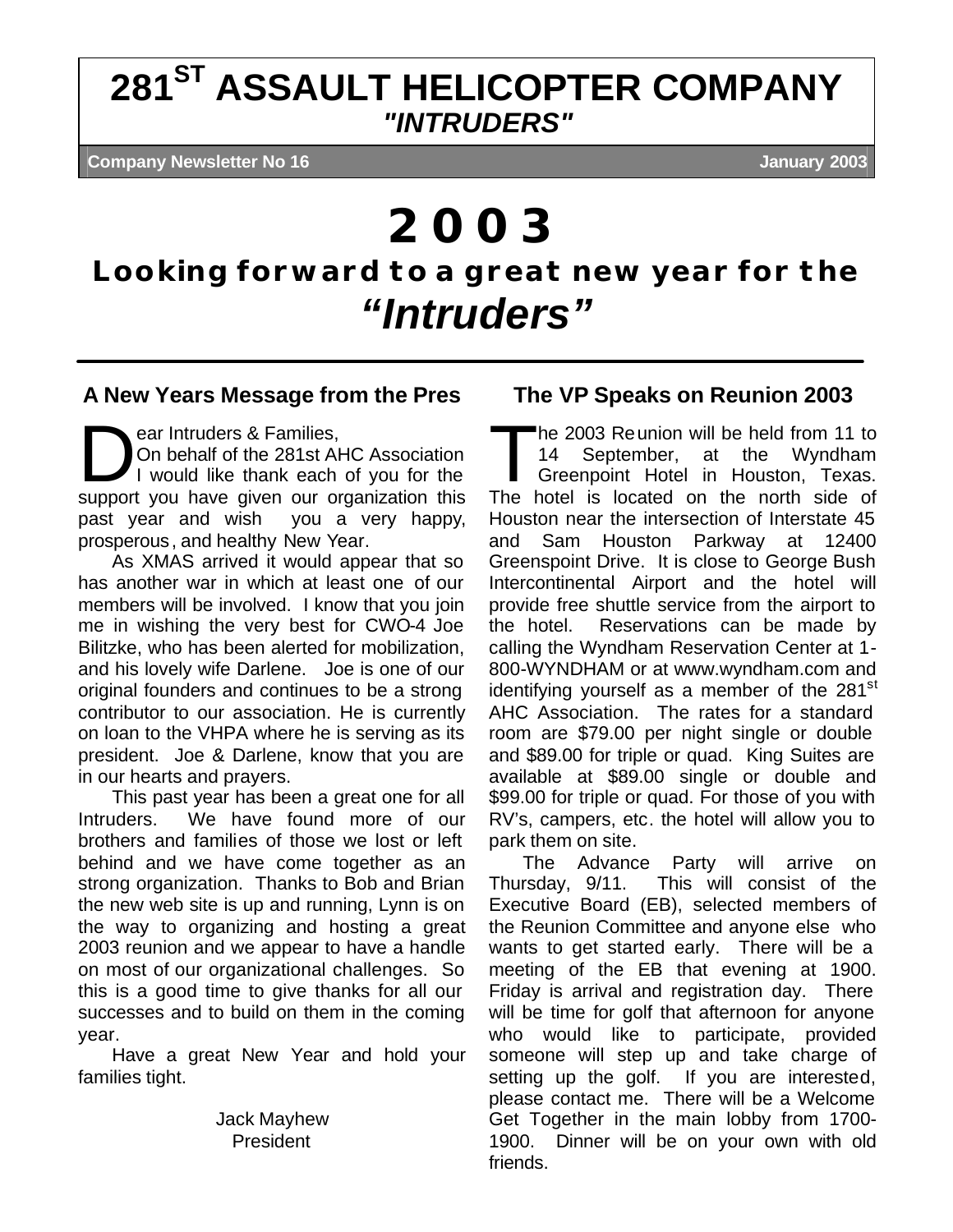Saturday we will have the Annual Meeting from 0900 to 1100 followed by lunch from 1200-1400. The Remembrance Observance will be from 1530 to 1630. There will be a Reception at 1830 followed by a sit-down dinner at 1930. The room will be available for informal get togethers until 2400. Sunday will be departure day.

If you fly into Bush IAP the hotel will provide free shuttle service. If you fly into Hobby IAP you will have to rent a car, pay for a cab (about \$65.00) or take the free shuttle to Bush IAP and then the free shuttle to the hotel. There is plenty of on-site parking for those who drive their own vehicle. There are two restaurants in the hotel and several more within easy walking distance. There is also extensive shopping in the vicinity. There is lots of space in the lobby for informal meetings and BS Sessions. In addition to the main meeting room we have another room for registration, memorabilia sales and informal get togethers.

We are still looking for help and if you would like to be a part of helping your fellow Intruders then let me know at 727-786-8105 or on the web at bhi2@ix.netcom.com

The Registration Form will be in the next Newsletter and on the web site. We think that we have selected an outstanding venue for the 2003 Reunion and that this will be the best yet.

#### **"SEE YOU IN HOUSTON"**

Lynn Coleman Vice President and Reunion Chairman

## **The Membership Committee Rotors On**

e are finding a lot of the support personnel. Throughout this past year we have gained more of the guys in We are finding a lot of the support personnel. Throughout this past year we have gained more of the guys in the 65-70 timeframe; i.e. flight crews, flight operations, allied shops, aircraft maintenance, orderly room, supply, avionics and motor pool. I have a list of guys that I have made contact with, so hopefully that list will shorten and more will be added to it. Remember if you have contact with a buddy that was with us; pass his information on so we can contact him.

There are many of the guys out there that are just waiting to be found.

I have been using Post cards with the 281<sup>st</sup> pictures on them with a note hoping that they will respond, and a lot of them have!!!! It saves postage and direct costs to the Association.

We are still in the need of orders and anything with fellow Intruder names on it, for us to research and also to help "Corky" to keep adding to his Morning Report Roster. This roster is a listing of every name that has been found, and still is in need of any others that have not been listed.

We have had several of the Annual Members change their memberships to Life Members. Also some of the new members are going directly to the Life Membership.

**At the present time the current membership is at "239"!! Great job fellow "INTRUDERS". Thank you for your continuing support. Without your support, "WE" would not be where "WE" are!!!!! We are all "Intruders".**

Speaking of Membership Renewals: It is coming up on the time that I will be getting ready to send out Membership Renewal dues notices for the 2003 year. This is somewhat early, but if many of you send in your renewals before 31 Jan 2003, then I won't have to send reminders and spend unnecessary postage. For the ones with computers, you can go to the 281st AHC web site and print a copy of the application, check the Renewal Block and please write below it 2003 dues.

This message will constitute as a reminder of your dues are coming due by 31 Jan 2003.

We will accept renewals anytime.<br>REMINDER: Please make **Please make all checks payable to: 281st AHC Assn, Inc.**

Thank you for your support.

Gary Stagman & John Korsbeck 2002 - 2003 Membership Committee

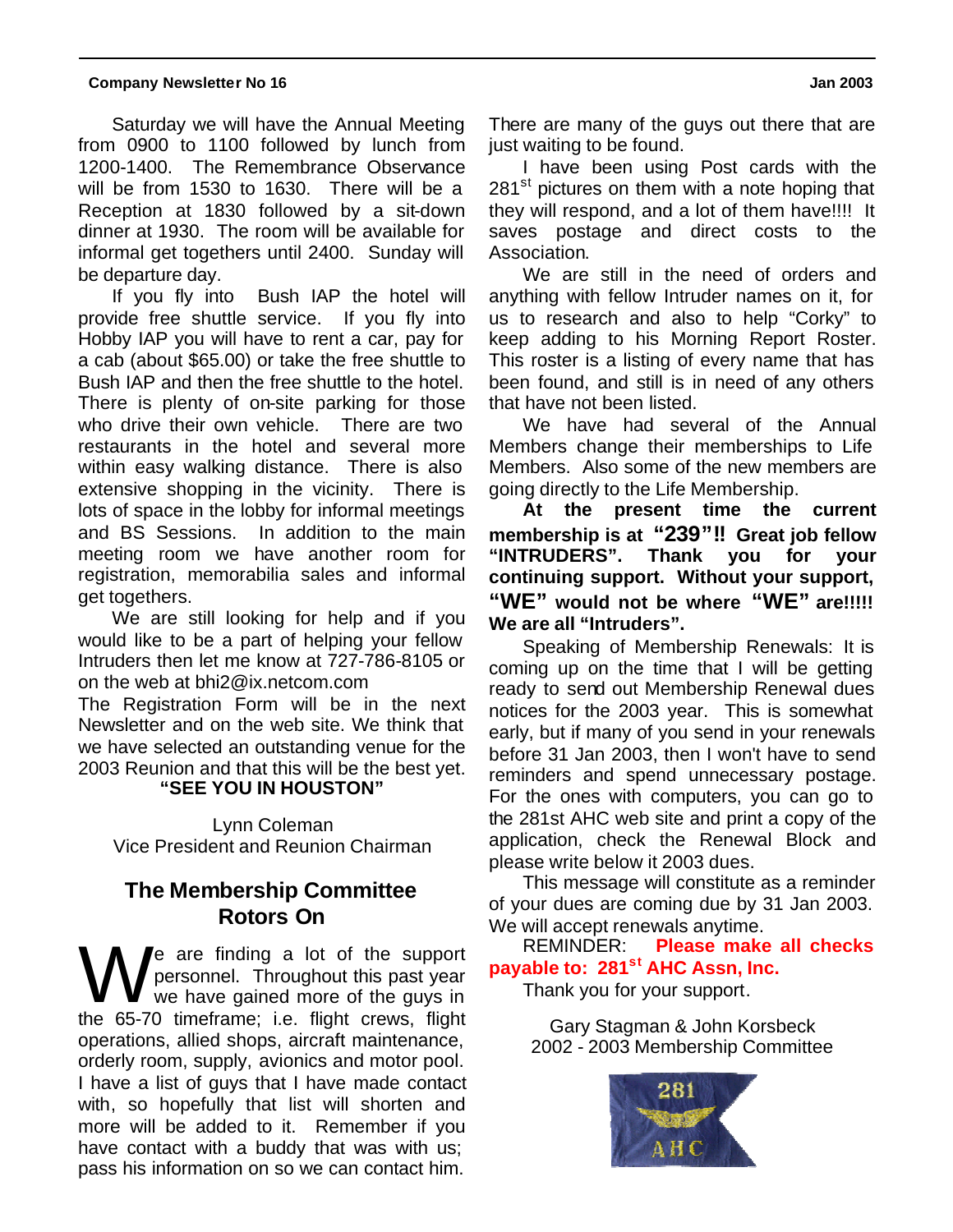## **The Senior Member@Large Says**

he start of a glorious new year is upon us. This year can and should be a transitional year for our growing The start of a glorious new year is upon<br>us. This year can and should be a<br>transitional year for our growing<br>association. The stand alone, all intruder (SOA MEMBERS WELCOMED OF COURSE) reunion, planned for Houston in Sept will give us all the opportunity to really meet and get to know each other in a more intimate setting. Hopefully, we can take advantage of this time, to iron out any past disagreements and plan ahead for a successful association, for the future.

Speaking about the future, its never too early to start planning for future reunions. Lynn Coleman and the board have planned a terrific reunion. Great location, great site with excellent amenities, and all at a reasonable cost. If you have any ideas, suggestions or complaints....or just think we can do better....you are encouraged to bring in any "deals" for future consideration. The more detailed the better.

"Intruder of the Year Award," circa 2003, is up for nominations. Please send them to me, asap, directly ...jint\_10306@yahoo.com... so that the awards committee may review the many worthy candidates out there! A short nominating e-mail (snail mail) will suffice.

#### **HOUSTON 2003**

**.. come one .. come all .. come together !**

Jack Interstein Senior Member@Large

### **From the Pres to the SAT Committee**

 received a call from Kendal Smith yesterday in which she informed us that Paul Swol's service connected disability received a call from Kendal Smith<br>
yesterday in which she informed us that<br>
Paul Swol's service connected disability<br>
was formally approved by the VA and that his widow will now receive his benefits. Kendal asks that I pass on the Congressman's and her thanks for the efforts that each of you contributed in making this possible and to wish each of you a Happy New Year. This was great news on which to start the New Year and

from my view point this is what our association is all about.

On behalf of all the membership we thank you. You have shown us that we continue to live by the 281st creed that says: "We Will Leave No Man Behind". - Jack Mayhew

## **The Website Committee Reports**

nder the skillful guidance of the noble chairman, your Association Website Committee is pleased to announce that  $\epsilon$  one of the site development is ready for recommendations and comments. I must tell you that this site has a lot of "sweat equity" invested in it and it is, and probably always will be, a "works in progress". Both Bob Mitchell, the Chairman and Brian Paine, our worker bee, have donated hours of their time as well as employing, at their own expense, the assistance of experts in the field so as to make this site one that you will be proud to call your own. viewing and your

From the beginning this project has had the goal of providing each former member of the 281st and their families with a place to go for information concerning their association's activities, house the history related materials of the unit and it's attached detachments in a manner that will allow future generations to share in the rich history of the 281st AHC, and to honor those that we lost, left behind or who have subsequently departed our ranks.

I would be remiss if I did not point out that this is also a project that has a mandate from the Association EB to proceed so as to not infringe on any existing platoon or unit related site or to be in competition with same. The EB clearly recognizes the contributions of each the early sites and considers this to be the next step in the association's growth. Therefore, this site is not intended to replace or devalue any existing site. There is certainly room in the vast virtual world for all to expand.

Please take a few minutes to visit the site and give us your views and recommendations. We need and want your input. Please post your responses to the HQ Net so that we can all see them or if you wish, you may send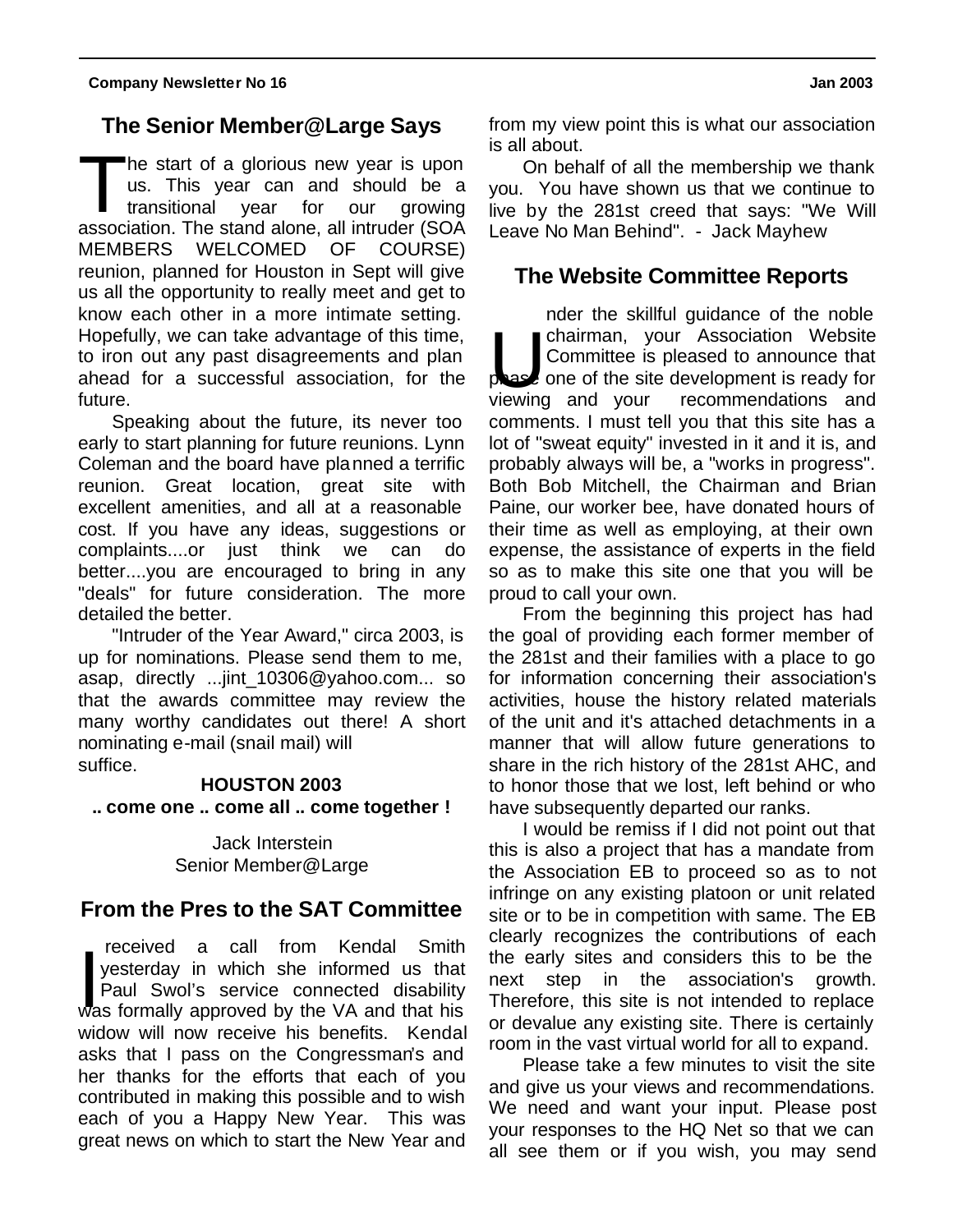them back channel to Bob or Brian. The committee is also accepting volunteers.

Bob Mitchell – Brian Paine – Jack Mayhew Website Committee

#### **Notes and Memo's**

*(The following is an email to the President from Honorary Member Karen Forcht, widow of Ned Heintz KIA 1969)*

From: Karen Forcht To: John W. Mayhew

Jack: I have spent the last hour reading the new website. Looks great. For reasons none of us fully understand, we are now a family and need each other. I will always treasure my time with the 28lst--I can feel Ned's presence when I am with all of you. He would be very proud of all his buddies and pleased to know that they didn't forget everything they shared. I was particularly moved by the ceremony for Paul Swol. Someone took Larry Heintz and I to meet Paul in Las Vegas as Paul knew Ned. He was in the bar area at the American Legion Hall and we sat down with him for a few minutes. It was difficult for him to talk and he got tears in his eyes when he told us how much he admired Ned as they were in Trang together. We all had a good cry and a big hug together. Says a lot about a man's character to take the time to offer us his thoughts when he was in obvious bad shape himself. I have treasured that moment many times. As God's grace would have it, I was lucky enough to find myself at the luncheon table with Paul's widow and his aunt this year in Las Vegas. They are special people and, again, we are now a family. If I can ever do anything to help find more family members, all you have to do is ask. Our mutual need becomes greater every year as we all age.

Thanks to you many times over for all you have done to encourage and help Michelle in her OCS pursuit. She thinks you are a very special person and is forever in your debt. It will be a proud moment when her Mom pins those bars on. For you to take time from your busy schedule to work with her is very admirable and rare. Again, we are now ALL family. I am forever in your debt. If I can repay your kindness in any way with your children or grandchildren, just ask. The one thing I can do is work well with young people--they all seem to find their special place sooner or later. After all, they are our future and I have complete faith that they will be there when it counts.

Concerning the web-page...I had my Seniors in my Computer Security Management class do a quick review of the initial new site (as well as the new one) at the end of the semester. Gave them a few extra credit points and they dug in. Told them that is they couldn't find me on the page, they hadn't looked far enough--that was the challenge. Their write-ups are on the way to you in hard copy. Many of them have had the web design class and were going for the design/logistics aspect, so bear that in mind. A little knowledge is a dangerous thing--particularly for college students. If we can help you in the future, just ask. These kids love to do "real" things. Many of them told me afterwards that they really loved to look at the site as they know very little about Viet Nam and the page was truly educational to them. Some of them told me that they are now encouraging their fathers to find their units and get involved. Some of the foreign students were absolutely amazed that Americans are so patriotic. One of them told me, "That is really what America is all about--you are together, even though you don't seem to be". Thanks for providing such a good experience for "my kids".

Had lunch in NYC with Jack Interstein a few weeks ago. He will be a great addition to the officer slate. What a group you have put together. All different folks, but yet each has a lot to offer. All of you should be proud.

Have been a little wordy, but wanted to get everything in my mind in one place. Now to dig in on finishing up my semester grades.

God Bless All of You. What a special group you are. Thanks for everything.

Karen Heintz Forcht Professor, CIS/OM Program College of Business James Madison University Harrisonburg, VA 22807 Email: FORCHTKA@JMU.EDU Tel: 540-568-3057

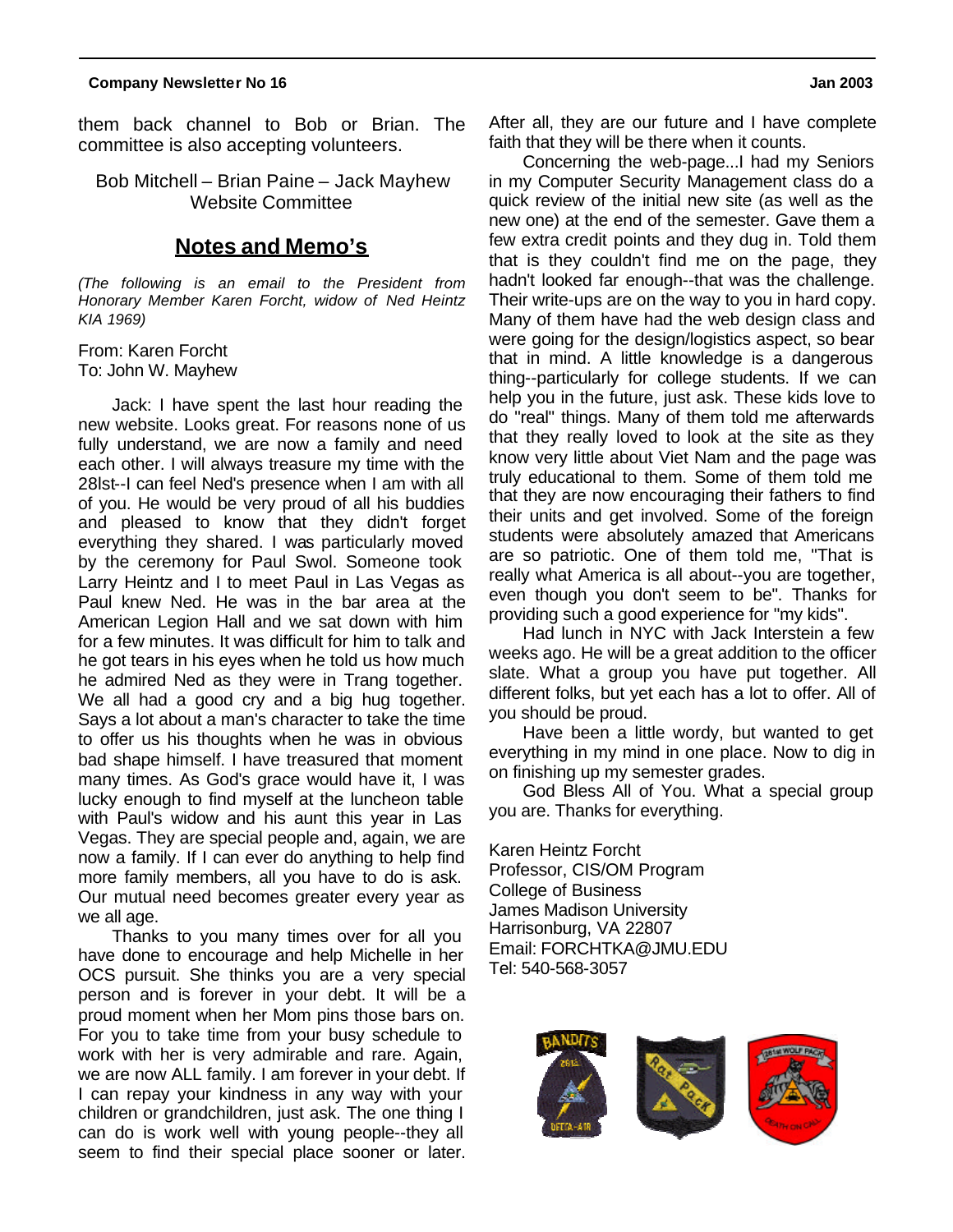*(The following was sent out on the 281st AHC Nets by Jack Serig. The article is by Gary Rousch, a founding member, past President and Webmaster of the VHPA.. Although a bit lengthy for a newsletter such as ours, I felt you'd all appreciate Gary's article and feel the same rush of pride as I did. - Fred M)*

#### From: Gary Roush - VHPA Webmaster

#### **"In The Shadow Of The Blade" Project....**

In my travels over the years, I always knew how, when and where things were going to happen on each trip before I left. On my way to the airport to begin this adventure, I made the comment to my wife of 35 years that this was the first trip I was about to make without knowing where I was going to sleep that night let alone what was planned for each day. That sense of adventure stayed throughout the entire trip.

As one of four Vietnam veterans on this crew, I feel an enormous responsibility to pass on to all Vietnam veterans what we experienced. The four of us were very fortunate to see and hear first hand what Americans think of us. Although the best way for us to pass on to other veterans what we saw and heard is to be sure that the finished documentary accurately portrays our experiences, I will try to provide some highlights below. The bottom line is that Vietnam veterans are highly regarded.

To all Vietnam veterans - it was a tremendous honor for me to represent you in front of thousands of people gathered specifically to honor you. Some examples of these people were children singing patriotic songs in the school auditorium in West Point, MS, students at the Pam Am Flight School in Florida, hundreds of people at the Southwest Airlines hangar in Texas, the entire community of Liberty County, GA, and veterans at Angel Fire, NM.

#### **They all thanked you for your service to our great country.**

What meant the most to me on this journey, that began 2 October 2002 and covered some 10,000 miles, was the camaraderie of the crew. In many ways it was like being back in Vietnam. The long hours of hurry up and wait, lack of sleep, unpredictable meals, sleeping in a wide range of accommodations from rustic cabins without hot water or toilet paper and insect infected cheap motels to private homes and luxury hotels in the heart of a city.

Listening to the hundreds of war stories and deep emotional experiences and seeing the impact that these events had on thousands of lives, made most of us reach our emotional limits on a daily basis. Like in Vietnam, the stress relief was lots of good-natured teasing and bantering that went on among the crew. We were generally together for meals whether they were sandwiches standing under a shade tree, a BBQ provided by our local host, leftovers from a church luncheon, or breakfast burritos from the back of a pickup truck. The bantering was always there helping all of us to get to know each other like we did in Vietnam.

This was especially true while flying in the Huey. Why the Huey? The Huey is the indisputable icon of the Vietnam War. It stands out more than any other thing as representing the Vietnam War and its veterans. Its unmistakable wop wop sound of its main rotor blades as it approaches and the familiar buzzing sound of its tail rotor as it leaves is forever burned in Vietnam veterans' minds. Unlike Vietnam veterans, the Huey is accurately portrayed by the news media, so it is truly a fitting icon for us.

This project, In the Shadow of the Blade, is the most significant event for Vietnam veterans since the Vietnam Veterans Memorial was dedicated 20 years ago. It is of that magnitude, but there is a significant difference. The Wall honors our dead while the Huey honors those of us who survived. The Wall is primarily about death, sorrow, guilt and pain while the Huey represents our youth with its exuberance, joy excitement and love of life. The Wall is a black gash in the earth, representing to some, embarrassment and shame, while the Huey flies freely in the sky representing what it is to be an American with freedom, pride and strength. Both The Wall and the Huey have sacred places in our hearts.

Why is it that the Huey so accurately represents us? I think it is because the Huey did what we did. Like the cooks and mess hall crews, the Huey fed us. Like the clerks and AG personnel, the Huey provided us with administrative support. Like the drivers and mechanics in the motor pools, the Huey gave us transportation. Like the doctors, nurses and orderlies in MEDEVAC units, the Huey saved our lives. Like the engineers and Seabees, the Huey provided us with protection from the elements. Like the grunts and the Marines, the Huey took the fight to our enemies. Like our Chaplains, the Huey gave us peace of mind. The Huey was reliable and strong and rarely failed to bring us home. We truly were in the shadow of the blade.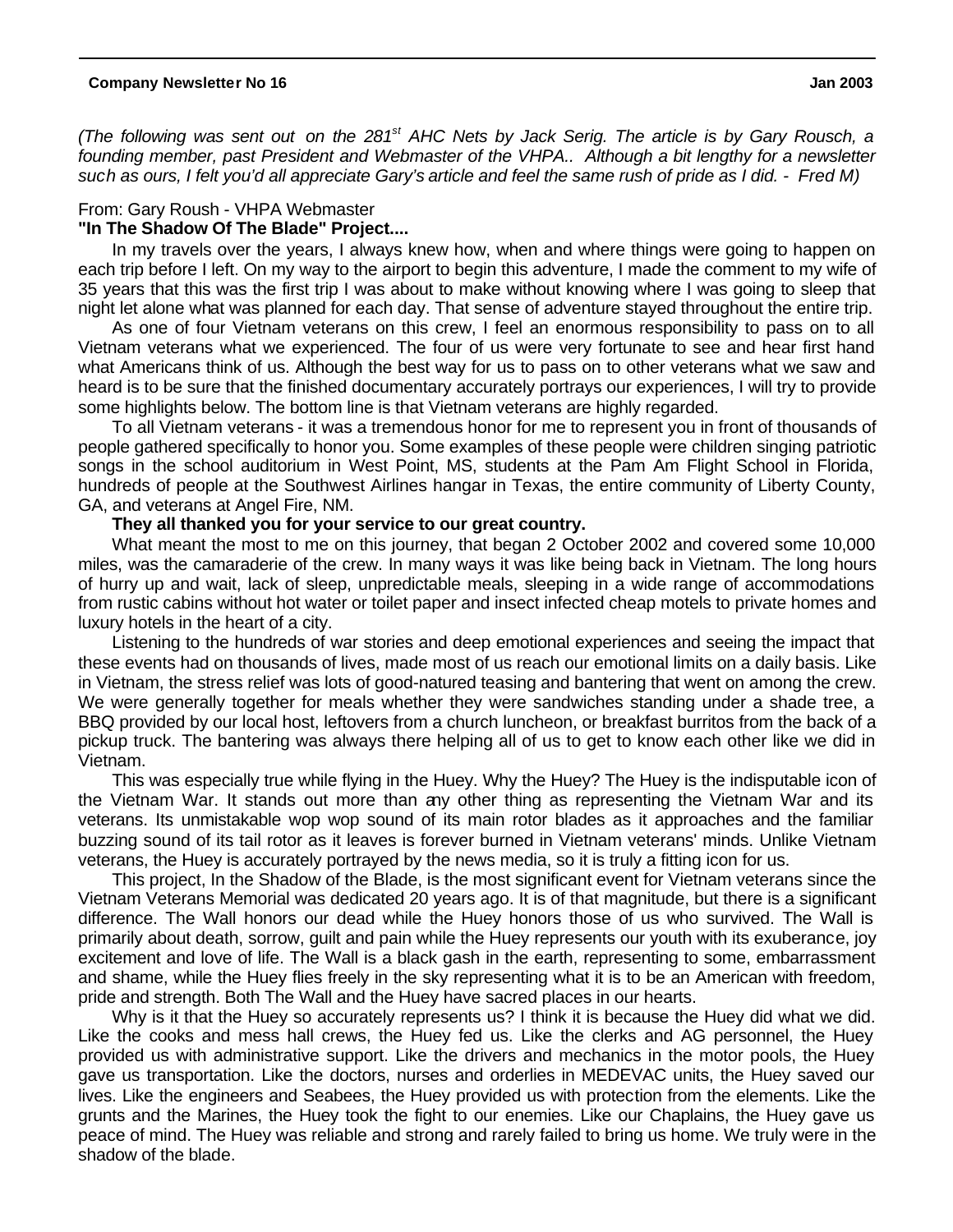B.G. "Jug" Burkett has authored one of the most important books ever written for Vietnam veterans - "Stolen Valor". As he describes in his book, our valor has truly been stolen and continues to be stolen by the news media, fakes and wannabes. This Huey and the documentary "In the Shadow of the Blade" is about returning our valor. On this journey, we heard over and over from people from all walks of life - "Thank you for your service, we are proud of you, welcome home!" We proudly served our country and it is finally being recognized with the help of this project.

Of course the Huey did not fly alone, but was coaxed into the air by a special breed of madmen described by Joe Galloway as God's own lunatics. Who are these lunatics who would expose themselves to the withering fire aimed at destroying our beloved Hueys? They are men like Bob Baird, Mike Venable, Bill McDonald, and nearly 100,000 other pilots, crew chiefs, flight engineers, medics and gunners - made up of America's finest. Like other veterans of all American wars, these men are ordinary people who have demonstrated their extraordinary ability to get the job done under extremely adverse conditions. This tradition continues with men like Bruce LeMoine and Jim Palmersheim who are willing to make huge personal sacrifices to continue the tradition of protecting our freedom and way of life.

Vietnam veterans are neighbors, cab drivers, school teachers, lawyers, doctors, carpenters, mechanics - in all we are more successful then our peers. We are not homeless wackos or in prison in any greater numbers than our peers. We have not committed suicide in higher numbers than are peers. And we were not and are not baby killers.

I had an interesting conversation with one of the camera crewmembers who is not a veteran. In describing to me a conversation he had with one of his peers about this assignment of traveling with Vietnam veterans making a documentary about the Vietnam War, his friend expressed concern about how he was going to deal with the Vietnam veteran wackos and asked if he was concerned about his safety. Thanks to the news media, this is a common image that the general population has about Vietnam veterans. In fact the image of a bearded, dirty looking wino, in a tattered uniform with random medals and insignia is so prevalent that normally clean cut veterans think they have to look this way to play the part to fit the image.

Members of the news media are naturally drawn to those things that fit in their mind's eye what is typically a Vietnam veteran. I can illustrate this point. We had one Vietnam veteran on this trip with a bushy gray beard with extra insignia on his uniform. The other three of us were clean shaven and "normal" looking. The one with the beard, by his own count, was interviewed by TV and news media reporters between 40 and 50 times during our trip. The rest of us probably had ten interviews among us. So the distorted image continues to be reinforced by our news media 30 years after the end of the war.

One thing we did not see on this journey was protesters. At least if they were around they did not identify themselves. I wonder why? Could it be the realization that history now shows that they prolonged the Vietnam War?

North Vietnamese soldiers now tell us that because of the overwhelming defeat of the Viet Cong during Tet 1968, they were looking for a way to end the war until they heard Walter Cronkite and the peace movement telling them that they were winning. So tens of thousands of American soldiers and millions of Southeast Asians died needlessly because of the peace movement and its supporters. In fact, more people were killed in Southeast Asia after the fall of Saigon in 1975 then during the entire 10 years of U.S. fighting there. While we can hold our heads up high and be proud of our service, the peaceniks should hide their heads in shame.

The last LZ, at the Texas Air Command Museum, was sponsored by the Allied Pilots Association. I hope someone passes on to American Airlines that they got some priceless, free advertising on this journey. At nearly every LZ, Bob Baird, Bruce LeMoine and Jim Palmersheim where introduced as American Airline pilots who had volunteered their time to accomplish this incredible service. The implication was that American Airlines was a major sponsor of this journey despite the fact that they were not. American Airlines should be very proud of these three men because they represented their company in a very professional manner treating everyone with the utmost respect and compassion. They helped with a tremendous amount of healing for hundreds of veterans and their families.

They are truly ambassadors on the highest order and it has been an honor for me to be a member of their crew. I wish you could have observed Bruce and Jim going into their routine when they spotted a veteran hanging back. Generally these events took place without any cameras around. "When was the last time you rode in a Huey?" they asked the unsuspecting veteran. "In 1968, when I was medevaced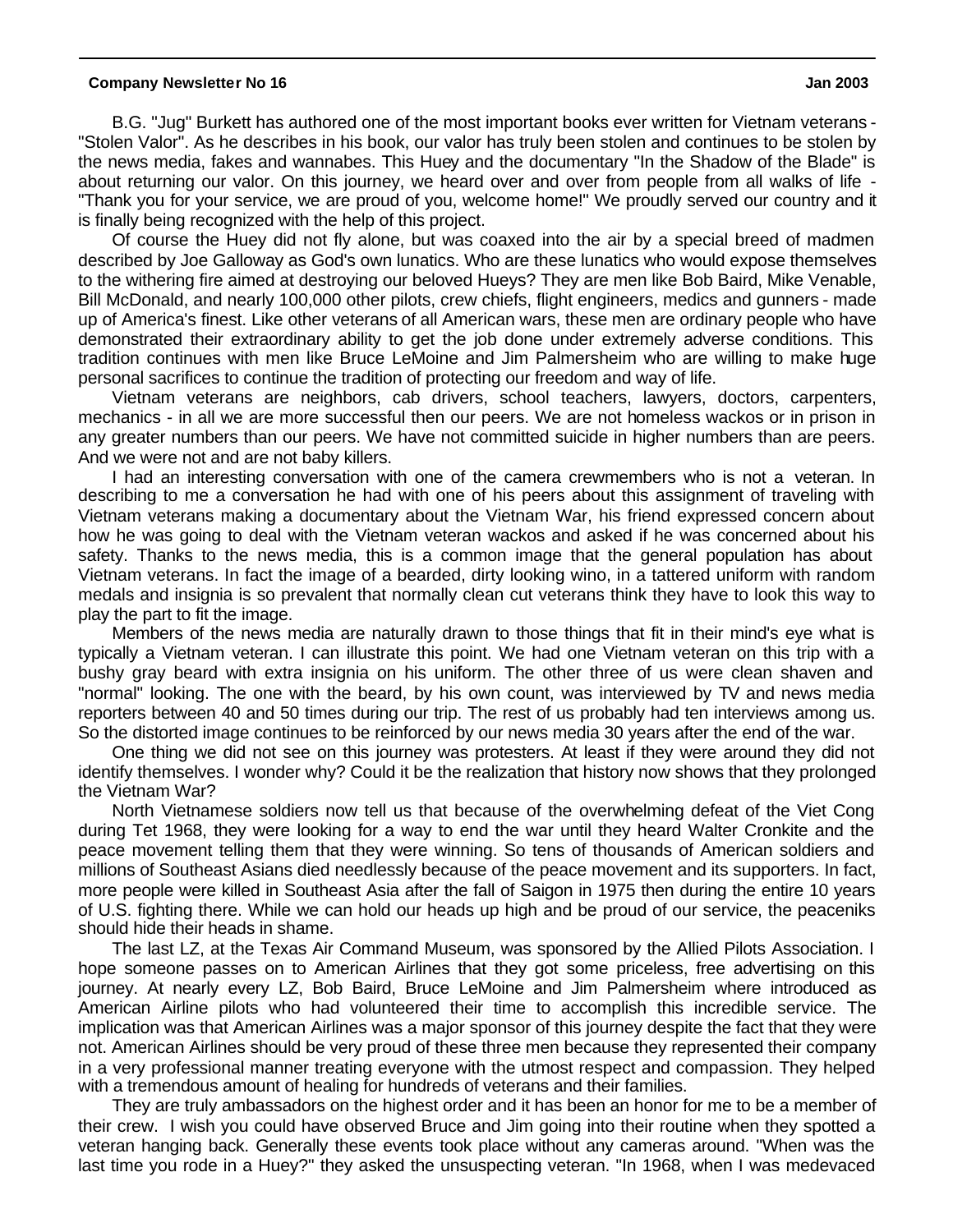out of the bush," was a typical reply. "How would you like to ride in one again?", they would ask. This would then begin a thrill of a lifetime or finally closure after 30 years for that veteran. We will never know the complete impact of events like this. But having witnessed many of these, I can tell you that the result was extremely powerful.

Bruce and Jim are perfectly suited to accomplish this. Here is one example. A taxi driver who approached the Huey at one of our refueling stops said to me with tears in his eyes after taking his unexpected ride in a Huey - "You have no idea what this has meant to me - you have no idea." But you know what? I do have an idea. It means that someone out there cares about his service in the Vietnam War. It is the feeling of not being alone, that there are other Vietnam veterans who feel just like he does and that what he did was honorable and respected. He no longer feels out of place because he does not fit the news media's depiction of a victim from an unpopular war.

He realizes that Vietnam veterans are normal respectable members of society just like him. It is recognition by other veterans for a job well done.

A special thanks to Pat and Cheryl Fries and their crew at Arrowhead Films for making this project happen. They now have the difficult task over the next year of condensing over 200 hours of film into a ninety minute documentary. They also need to make a living while doing this so if someone would like to help them out financially, now is the time to do it. Also, we would like to be able to continue to fly the Huey across America. It would be nice to be able to make a journey to the Northeast and one to California with many LZ's along the way. Any future trips require financial sponsors so if you can help, please let us know.

Gary B. Roush 242 ASHC Muleskinners Cu Chi, RVN May 1968 to May 1969 (In the Shadow of the Blade http://www.intheshadowoftheblade.com ; Texas Air Command Museum http://www.texasaircommandmuseum.org; Arrowhead Film and Video http://www.arrowheadfilms.com )

*(Following is an exchange of emails between Dean Roesner, James Wolfe and Jim "Mom" Torbert. Dean and Jim survived a horrendous accident/incident in the highlands near Dalat (contact Dean if you want the "nitty gritty"). Dean was not hurt bad but Jim was evacuated with a broken spine among other serious injuries and Dean never saw or heard of him again until the contact written about below. Hey, its what we're all about. Great ain't it!)*

From: DeanRoesner@aol.com Monday, December 30, 2002 Subject: Intruder James Wolfe

#### Hi Jim!

This is an amazing coincidence of timing. It was only about a couple of months ago that I told my memories of the story and found out who the AC and PP were. The AC was Doug Stowe, the PP was Bobby Stanfill, and I was the CE. Since you only flew as my gunner about 2 weeks, all I could remember was your first name. Anyway, after I told the details of the crash, other members put together the names. I never knew any details about you as I wasn't told much in the hospital and you were flown out before I returned to the unit. I'm very sorry about your back. I knew it was broken and also one or two compounds of one of your legs as Doug and I cut you out of the monkey strap. I didn't break anything but tore some muscles in my back and still have some nerve damage but am OK. Bobby was knocked unconscious when he and the seat went through the windscreen/instrument panel but recovered and came back to the unit and flew again. Doug came out the best and finished his tour. I finished my tour and went home in June 69. Don't know if you want them, but I have B&W 8 1/2 x 11 military pictures taken during the accident investigation and will send you copies if you want. Sincerely, Dean Roesner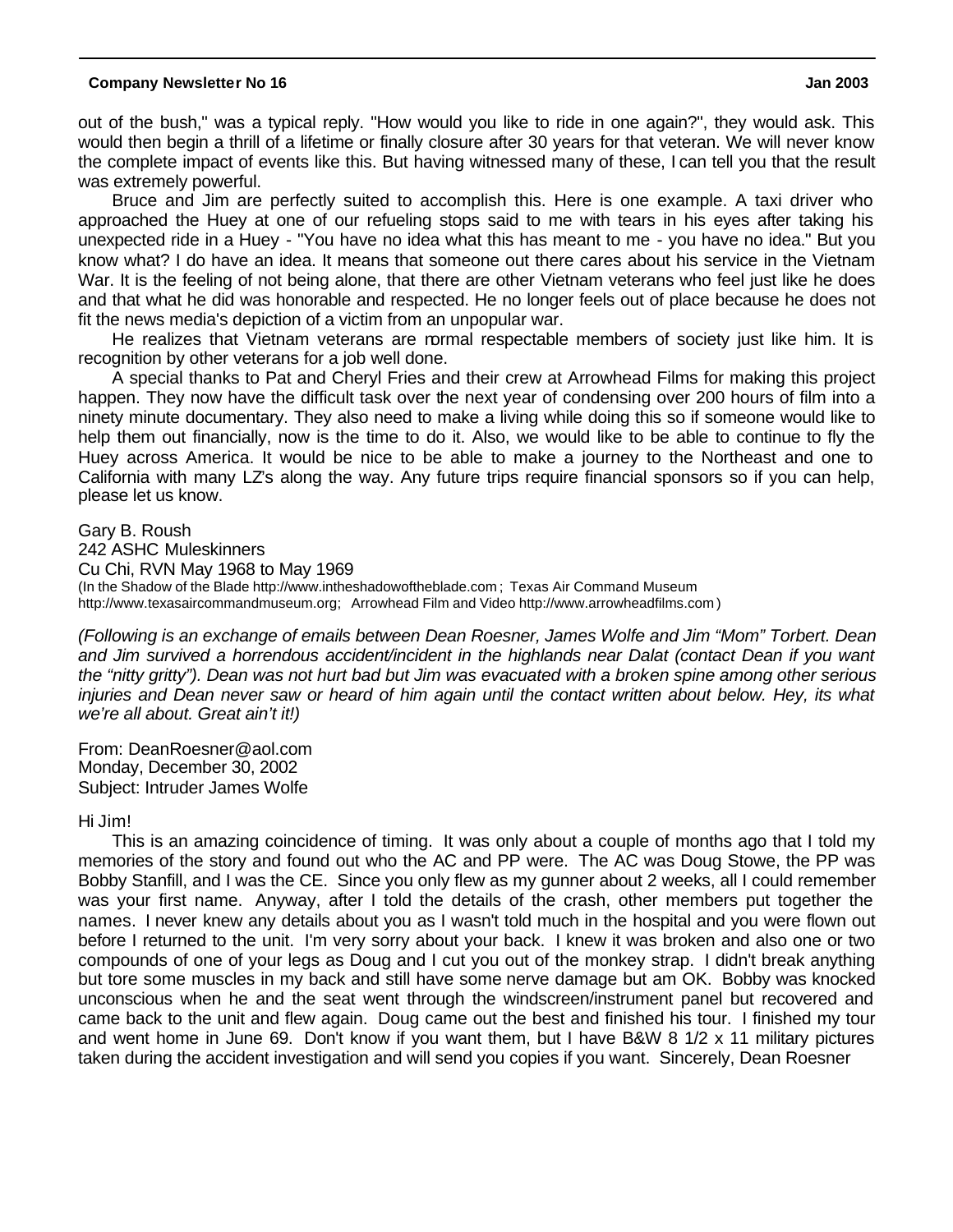Date: Thu, 2 Jan 2003 From: "James Torbert" <jtorbs@bellsouth.net> Subject: Intruder James Wolfe

#### Dean and James,

Glad you two have found each other. I keep some what in touch with Bobbie Stanfill, who now lives in Ozark, Alabama. Dean, I promised you pictures some time ago that I have of the recovery. I will try my best and get them out tonight. They are a part of my slide presentation that I make to high school and college classes. Welcome home! - MOM

*(The following is a memo from Gary Stagman our trusty Junior Member@Large who serves as our election leader. Gary says; "I want to let everyone know about the new voting procedures, therefore it should be put in the NL, as not all have 'puters". Included, in fine print, are the pertinent by-law references for those who want to know!)*

#### **2003 Membership Election schedule for the Vice President and Junior Member@Large**

- **1. Nominations need to be into the JM@L by NLT 11 Jun 2003 (90 Days)**
- **2. Ballots to be mailed NLT 11 Jul 2003 (60 Days)**
- **3. All ballots are to be postmarked NLT 11 Aug 2003 in order to be counted. (30 days)**

#### **ARTICLE V - NOMINATIONS AND ELECTIONS**

**Section 1**. The Junior Member-at-Large (JM@L) shall be responsible to receive all declarations from members who wish to submit themselves as a candidate for an elective office in the Association, and shall co-ordinate with the Treasurer in order to determine the eligibility of each request for candidacy prior to its acceptance.

**Section 2**. All declarations and nominations of members in good standing who are interested in serving the Association in an elected position must be forwarded to the Junior Member-at-Large, not less than 90 days prior to the date of the next announced General Membership meeting (GMM), in order for the Junior Member-at-Large to act in a timely and proper manner to execute the election process.

**Section 3**. The Junior Member-at-Large shall be responsible for conducting an election of officers prior to the annual General Membership Meeting of the Association in accordance with the provisions of this Article. Additionally the President shall appoint no more than three members in good standing to serve as a Nominations and Elections Committee to assist the JM@L in the election process. The JM@L will serve as the chair of this committee. The committee will seek members in good standing who are interested in serving as an officer in the Association as well as accept nominations from the membership. Should an individual be nominated by the committee or any other member of the Association his name will not be placed on the ballot without his consent.

**Section 4**. The Junior Member-at-Large shall obtain a current list of members who are eligible to vote in the Association elections from the Treasurer in accordance with Article I, Section 4, b. above to certify the election.

**Section 5**. Association elections shall be by written ballot, except as allowed for in Article III, Section 8, above. Ballots shall be produced by the Nominations and Election Committee and mailed/e-mailed to the membership no later than 60 days prior to the next scheduled General Membership Meeting. The election process can be handled by e-mail and/or regular mail at the discretion of the Nominations and Elections Committee. All ballots, electronic or regular shall be returned to the JM@L and postmarked or dated no later than 30 days prior to the next scheduled GMM. The Nominations and Elections Committee will certify the ballots pursuant to Article I, Section 4, para c. After the committee process the JM@L shall present the ballots to the Executive Board for final approval prior to the next scheduled GMM. The JM@L will be scheduled on the agenda of the GMM and will present the results of the election to the membership. All ballots shall be kept confidential, with only the Nominations and Elections Committee and the Executive Board being privy to the information contain thereon.

- a. Should a position to be filled be uncontested, the individual who declared for or was nominated for the position shall be considered to be elected by acclamation.
- b. Should all of the positions to be filled be uncontested, the JM@L will mail/email the slate of officers to the membership and declare the election complete and make his official report at the GMM.
- c. As the above described election procedure will be available to all mem bers, regardless of their location, there will be no provision for proxy voting. Accordingly there will be no provision for an election of officers during the GMM.
- d. Should no one qualify or seek an open position during the above described nomination and election process the newly elected President, subject to the approval of the Executive Board, shall appoint a member in good standing to the open position at the first meeting of the newly elected Executive Board.

**Section 6**. As the last order of business at the GMM, the outgoing President shall present the newly elected officers to the general membership. The newly elected slate of officers will then become the Executive Board of the Association and will conduct its first meeting before the end of the Reunion.

**Section 7**. All Association officers, elected and appointed, who are subject to be re-elected to office or re-appointed to a committee chairmanship, shall arrange for the complete transition of official duties and responsibilities to newly elected, or appointed officers, in the event they are not re-elected, or re-appointed. All files, records, and properties are considered to be the property of the 281st AHC Assn and shall be transferred to the new custodian without delay to prevent undue disruption to the good order and conduct of Association business.